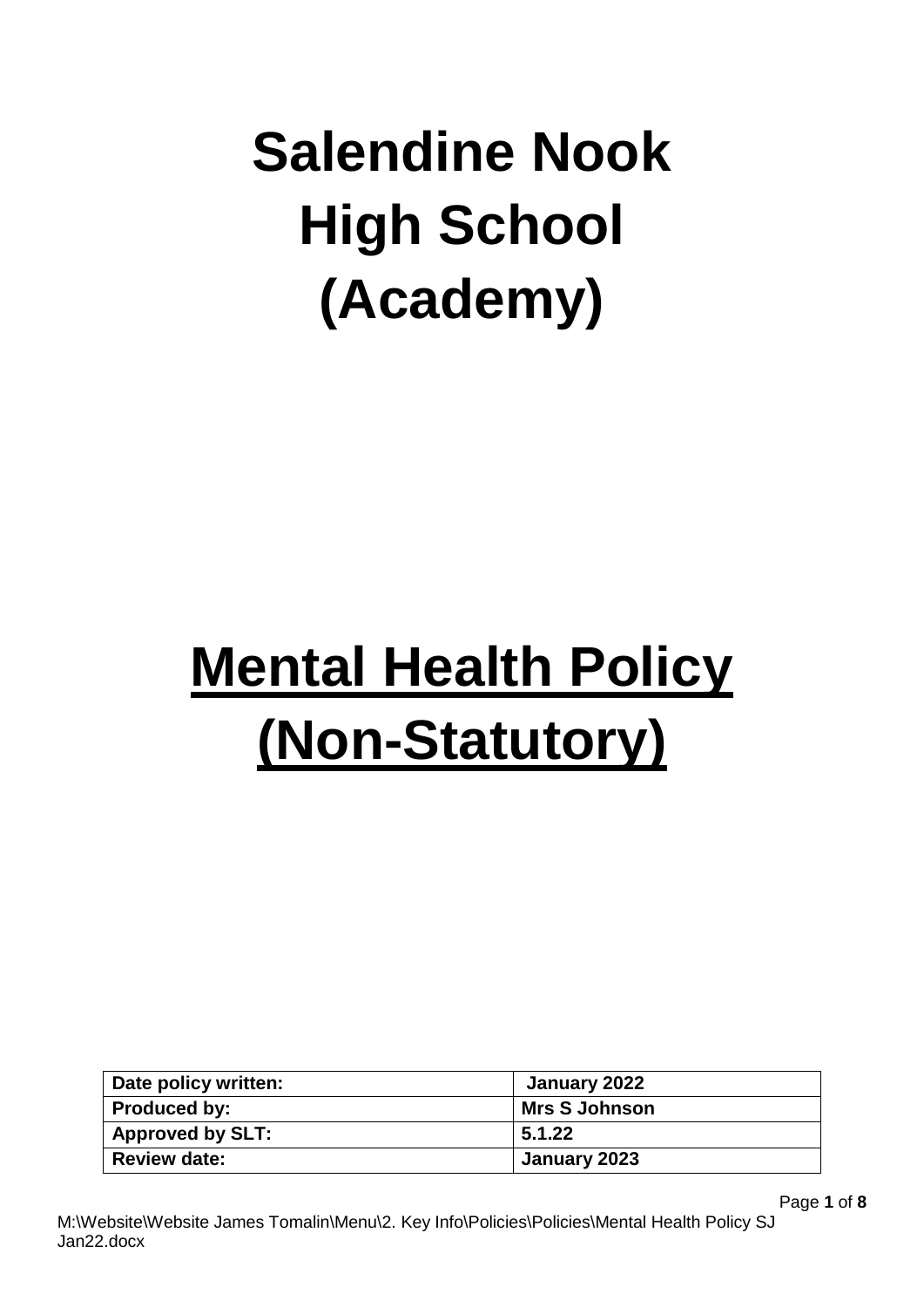# **Contents**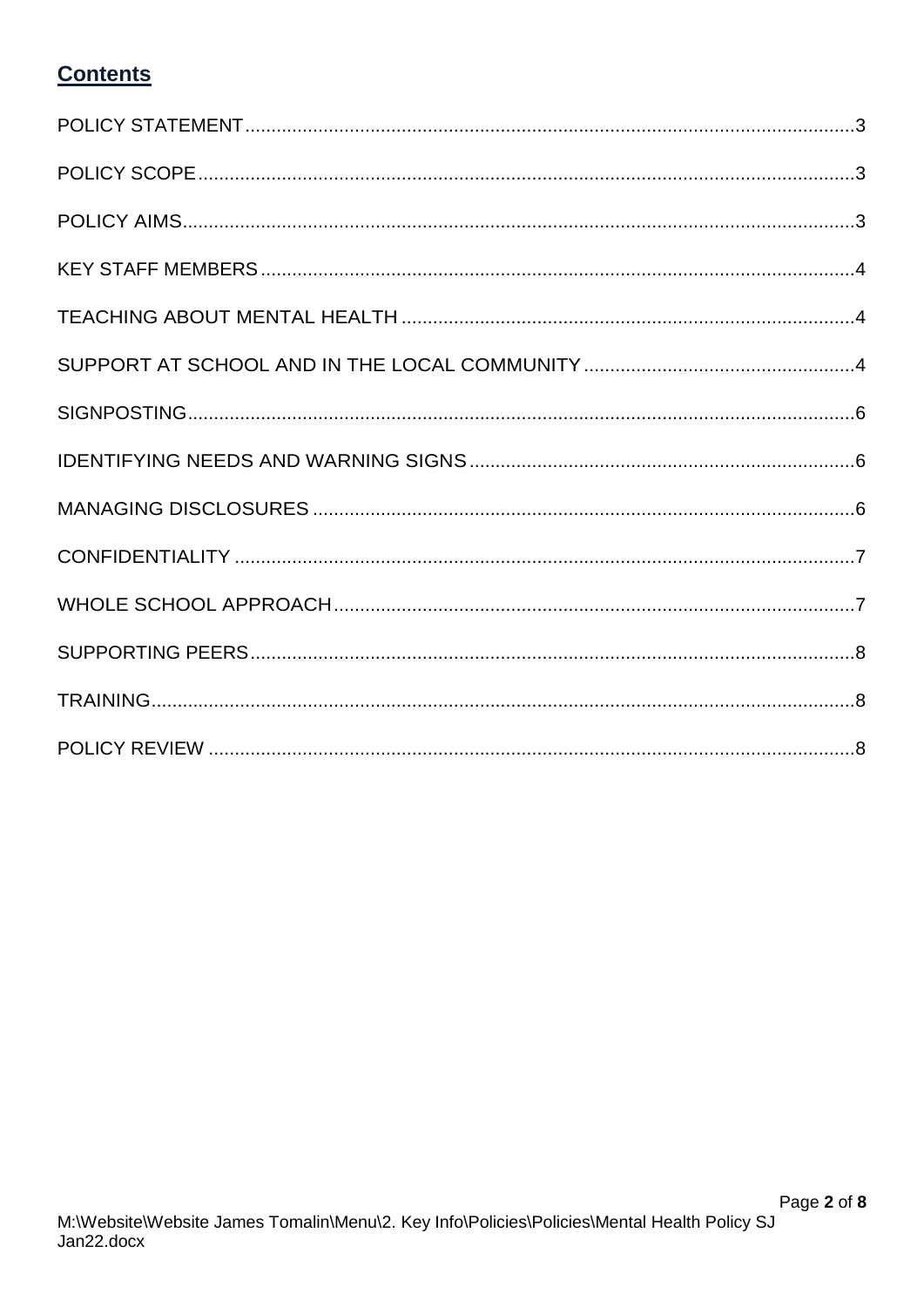#### <span id="page-2-0"></span>**POLICY STATEMENT**

At our school, we are committed to supporting the mental health and wellbeing of our students and staff.

Our culture is supportive, caring, and respectful. We encourage students to be open and we want each student to have their voice heard.

At our school, we know that everyone experiences different life challenges, and that each of us may need help to cope with them sometimes. We understand that anyone and everyone may need additional emotional support. At our school, positive mental health is everybody's responsibility. We all have a role to play.

#### <span id="page-2-1"></span>**POLICY SCOPE**

This policy is a guide to all staff, including teachers, governors, and non-teaching staff. It outlines our approach to promoting mental health and wellbeing. It should be read and understood alongside our other relevant school policies such as Safeguarding, First Aid.

#### <span id="page-2-2"></span>**POLICY AIMS**

The aim of our policy is to demonstrate our commitment to the mental health of our staff and students.

At our school, we will always:

- Help children to understand their emotions and experiences better.
- Ensure our students feel comfortable sharing any concerns and worries.
- Help children to form and maintain relationships.
- Encourage children to be confident and help to promote their self-esteem.
- Help children to develop resilience and ways of coping with setbacks.

We will always promote a healthy environment by:

- Promoting positive mental health and emotional wellbeing in all students and staff.
- Celebrating both academic and non-academic achievements.
- Promoting our school values and encouraging a sense of belonging and community.
- Providing opportunities to develop a sense of worth and to reflect.
- Promoting our students' voices and giving them the opportunity to participate in decision making.
- Celebrating each student for who they are and making every student feel valued and respected.
- Adopting <sup>a</sup> whole school approach to mental health and providing support to any student that needs it.
- Raising awareness amongst staff and students about mental health issues and their signs and symptoms.
- Enabling staff to respond to early warning signs of mental-ill health in students.
- Supporting staff who are struggling with their mental health.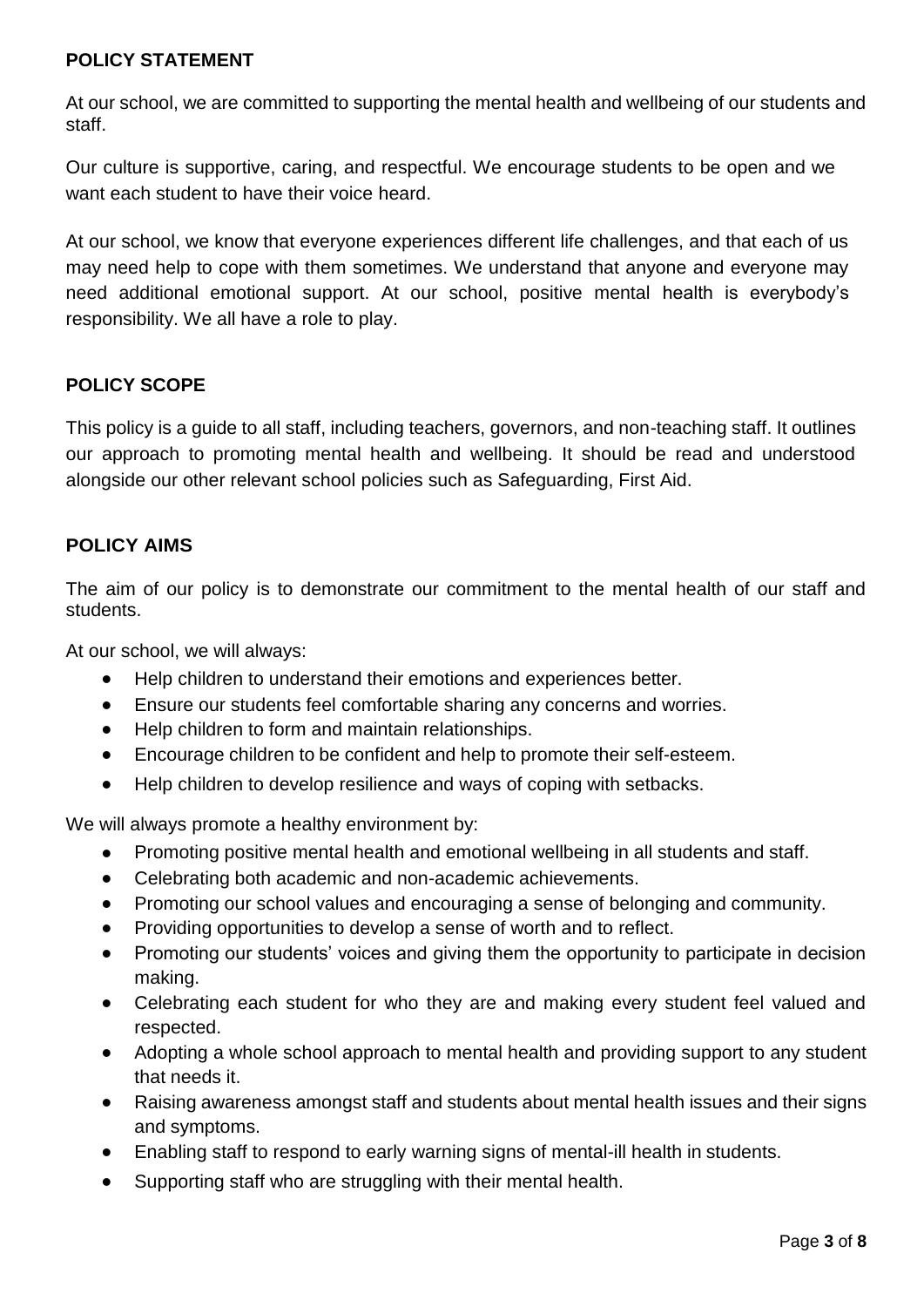#### <span id="page-3-0"></span>**KEY STAFF MEMBERS**

All staff members have a responsibility to promote the mental health of students and each other. However, certain staff members have a specific role in the process. These are:

- Our Designated Safeguarding Officers: Mrs S Johnson & Mrs S Wilson
- Pastoral Mentors: Miss R Hunte, Miss A Parojcic & Miss Gill
- SENCO: Mrs S Hampshaw
- Pastoral Team

If a member of staff is concerned about the mental health and wellbeing of a student, then in the first instance they should speak to the relevant Head of Year or Student Support Manager. If staff are concerned for their own mental health they should speak to their line manager or a member of the Staff Well-Being Committee.

If a child presents a medical emergency then relevant procedures will be followed, including involving the emergency services.

### <span id="page-3-1"></span>**TEACHING ABOUT MENTAL HEALTH**

Our PME curriculum is developed to give students the skills, knowledge, and understanding they need to keep themselves mentally healthy. This includes resilience techniques and training.

We will regularly review our PME curriculum and lesson content to ensure that they are meeting the aims outlined in this policy. We'll also implement this into our curriculum at all stages to provide students with strategies to help keep them mentally well.

### <span id="page-3-2"></span>**SUPPORT AT SCHOOL AND IN THE LOCAL COMMUNITY**

We have a range of support available in school for any students struggling, as listed below:

| Support        | How          | Aim of support                          | <b>Targeted Support</b> |
|----------------|--------------|-----------------------------------------|-------------------------|
|                | accessed     |                                         |                         |
| Form tutor     | Self-        | available<br><b>Discussion</b><br>every | $1 - 1$                 |
|                | referral     | morning for students to be able to      | Group work              |
|                | Member       | discuss any issues                      |                         |
|                | of staff     |                                         |                         |
| <b>Student</b> | Self-        | To ensure all students within the       | Light touch support     |
| Support        | referral     | year group are supported in             | 1-1 mentoring           |
| Manager        | Parental     | regards to emotional well-being         |                         |
|                | <b>Staff</b> | & any other school related issues       |                         |
| HoY            | <b>SSM</b>   | To ensure all students within the       | 1-1 mentoring           |
|                | Parental     | year group are supported in             |                         |
|                |              | regards to emotional well-being         |                         |
|                |              | & any other school related issues       |                         |
| Peer           | <b>SSM</b>   | Peer<br>mentoring<br>programme          | 1-1 peer intervention   |
| mentoring      | HoY          | delivered by KS4 students to            |                         |
|                |              | specific KS students                    |                         |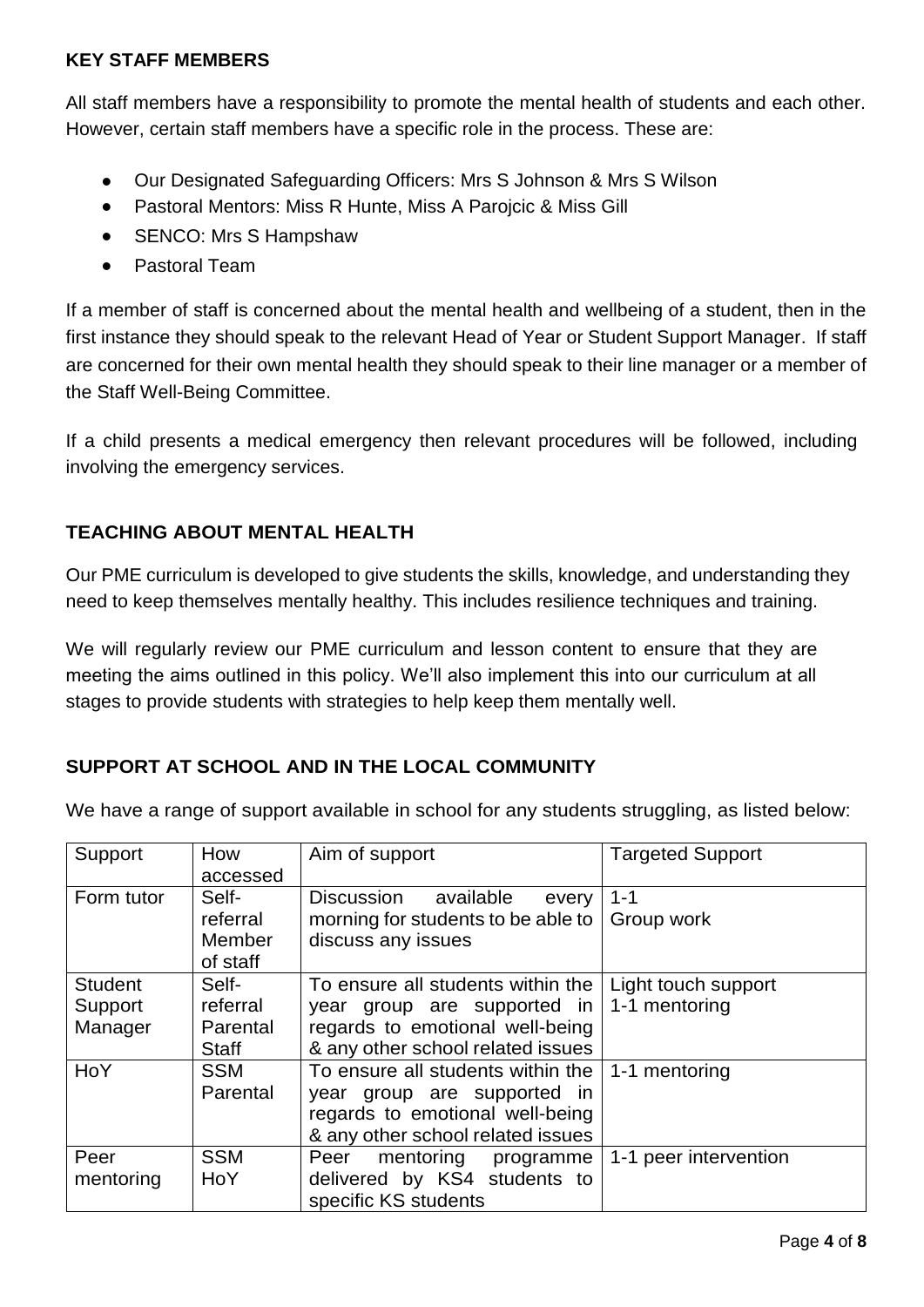| <b>Diversity</b><br>group                                                 | Self-<br>referral                              | To provide support & a safe<br>space for LGBTQ+ students &<br>allies                                                                     | Available to all year groups                                                        |
|---------------------------------------------------------------------------|------------------------------------------------|------------------------------------------------------------------------------------------------------------------------------------------|-------------------------------------------------------------------------------------|
| <b>SLT</b>                                                                | <b>HoY</b>                                     | To ensure all students within the<br>year group are supported in<br>regards to emotional well-being<br>& any other school related issues | 1-1 mentoring                                                                       |
| <b>Huddersfield</b><br>Town<br>Foundation<br>– Steps to<br><b>Success</b> | <b>SSM</b><br>HoY                              | To provide support to students in<br>Year 7-10 with a wide range of<br>issues                                                            | intervention<br>$1 - 1$<br>or group<br>based on need                                |
| <b>NCS</b>                                                                | HoY                                            | To provide targeted support for<br>11<br>Year<br>students<br>around<br>emotional well-being & mental<br>health                           | Group intervention                                                                  |
| Pastoral<br><b>Mentor</b>                                                 | HoY                                            | provide targeted support<br>To<br>regarding emotional well-being                                                                         | $1 - 1$<br>mentoring<br>Targeted group intervention<br>Well- being drop-in sessions |
| Locala                                                                    | See links<br>below <sup>1</sup>                | To meet the health needs of<br>young people                                                                                              | 1-1 mentoring                                                                       |
| Mental<br>Health<br>Support<br>Team                                       | <b>SSM</b><br><b>HoY</b><br>Pastoral<br>Mentor | To<br>evidence-based<br>provide<br><i>interventions</i><br>for<br>mild<br>to<br>moderate emotional well-being<br>needs                   | Staff training<br>Parent workshops<br>1-1 mentoring<br>Group intervention           |
| Northorpe<br>Hall                                                         | See links<br>below <sup>1</sup>                | To access support for persistent<br>& significant mental health issues<br>via ChEWS & CAMHS                                              | 1-1 intervention<br>Group intervention                                              |

There is also a lot of support networks available for children in the local community. This includes places such as:

- The Base  $2$  for drug and alcohol support service for people up to 21yrs old and support for parents and carers. They also have a Hidden Harm Project providing support for young people who have concerns about parent /carers struggling with drug/alcohol issues.
- The Brunswick Centre <sup>3</sup> offers support to LGBTQ+ young people, parents & carers.

## **LINKS**

<https://www.thrivingkirklees.org.uk/referral-form/> <https://www.changegrowlive.org/the-base-kirklees/referrals> <https://www.thebrunswickcentre.org.uk/services/youth-services>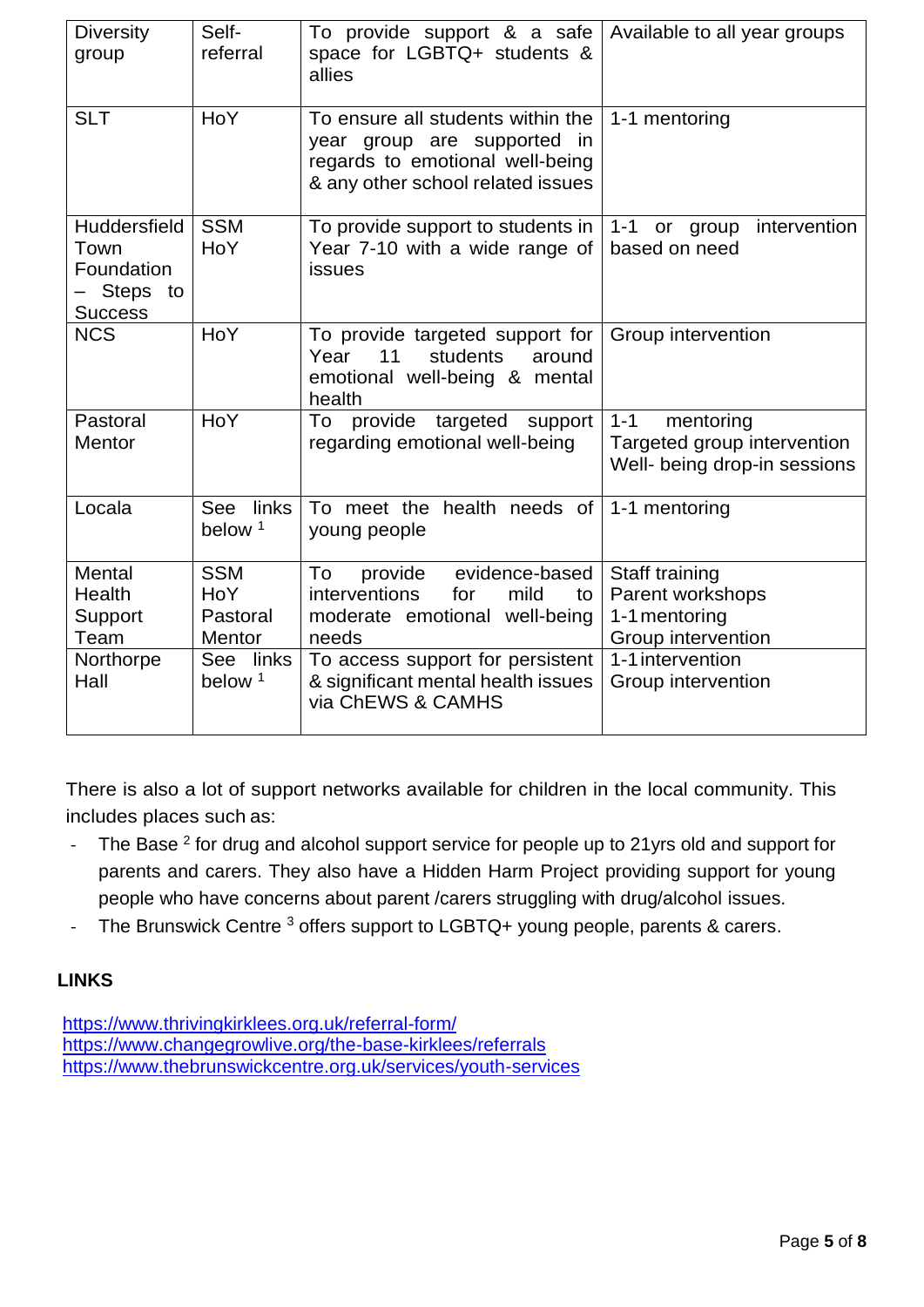#### <span id="page-5-0"></span>**SIGNPOSTING**

We will ensure that all staff, students, and parents are aware of the support that's available in our school for mental health. This includes how to access further support, both inside and outside of school hours.

#### <span id="page-5-1"></span>**IDENTIFYING NEEDS AND WARNING SIGNS**

Key staff have been trained in Mental Health First Aid and are able to recognise warning signs of common mental health problems. This means that they will be able to offer help and support to students who need it, when they need it.

These warning signs will always be taken seriously and staff who notice any of these signs will communicate their concerns with the Designated Safeguarding Officer as appropriate.

Staff will be able to identify a range of behaviour and physical changes, including:

- Physical signs of harm.
- Changes in eating and sleeping habits.
- Increased isolation from friends and family and becoming socially withdrawn.
- Changes in mood.
- Talking and/or joking about self-harm and/or suicide.
- Drug and alcohol abuse.
- Feelings of failure, uselessness, and loss of hope.
- Secretive behaviour.
- Clothing unsuitable for the time of year, e.g. a large winter coat in summer.
- Negative behaviour patterns, e.g. disruption.

Staff will also be able to identify a range of issues, including:

- Attendance and absenteeism.
- Punctuality and lateness.
- Changes in educational attainment and attitude towards education.
- Family and relationship problems.

Finally, staff will be well placed to identify any additional needs arising from difficulties that may impact a child's mental health and wellbeing, such as bereavement and health difficulties.

#### <span id="page-5-2"></span>**MANAGING DISCLOSURES**

If a student discloses concerns about themselves or a friend, to any member of staff, then all staff will respond in a calm, supportive, and non-judgmental manner.

All disclosures will be recorded confidentially and only shared with the appropriate authorities if it's necessary to keep the child safe, in line with our Safeguarding Policy.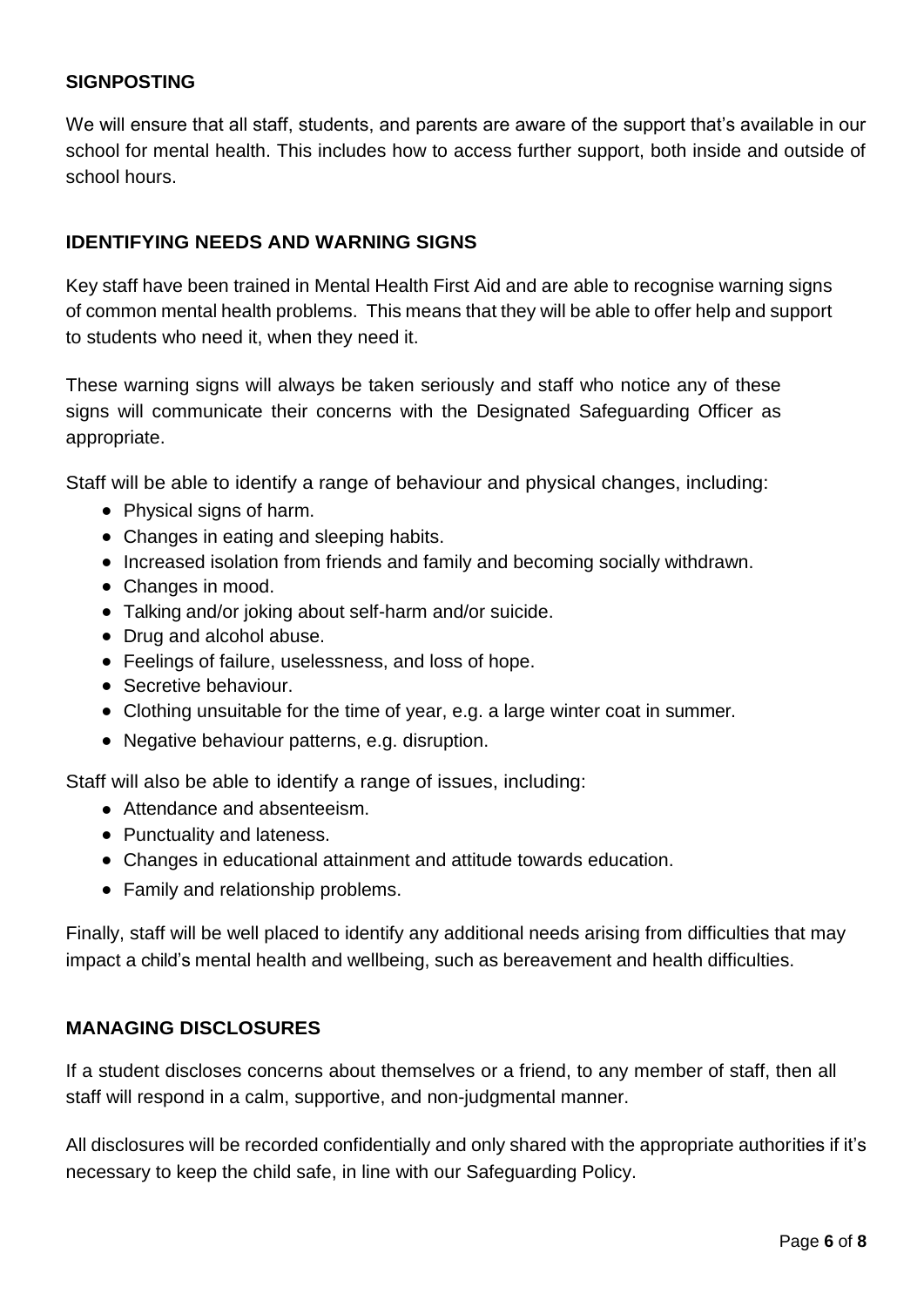The disclosure record will contain:

The date of the disclosure.

- The name of the staff member to whom the disclosure was made.
- The nature of the disclosure and the main points from the conversation.
- Agreed next steps.

#### <span id="page-6-0"></span>**CONFIDENTIALITY**

If a member of staff thinks it's necessary to pass on concerns about a student, either to somebody inside the school or somebody outside it, then this will first be discussed with the student. They will be told:

- Who the staff member is going to tell.
- What the staff member is going to disclose.
- Why it's necessary for somebody else to be told.
- When the contact will be.

However, it may not be possible to gain the student's consent first, such as in the case of students who are at immediate risk. Protecting a student's safety is our main priority so we would share disclosures if we judged a child to be at risk.

#### <span id="page-6-1"></span>**WHOLE SCHOOL APPROACH**

We take a whole school approach towards the mental health of our students. This means working with parents and carers and with other agencies and partners, where necessary.

#### **WORKING WITH PARENTS AND CARERS**

We aim to support parents as much as possible. This means keeping them informed about their child and offering our support at all times. To support parents, we will:

- Highlight sources of information and support about mental health and emotional wellbeing that we have in our school.
- Share and allow parents to access further support.
- Ensure that parents are aware of who to talk to if they have any concerns about their child.
- Give parents guidance about how they can support their child's/children's positive mental health.
- Ensure this policy is easily accessible to parents.
- Keep parents informed about the mental health training our school staff receive and how mental healthis

covered in our school curriculum.